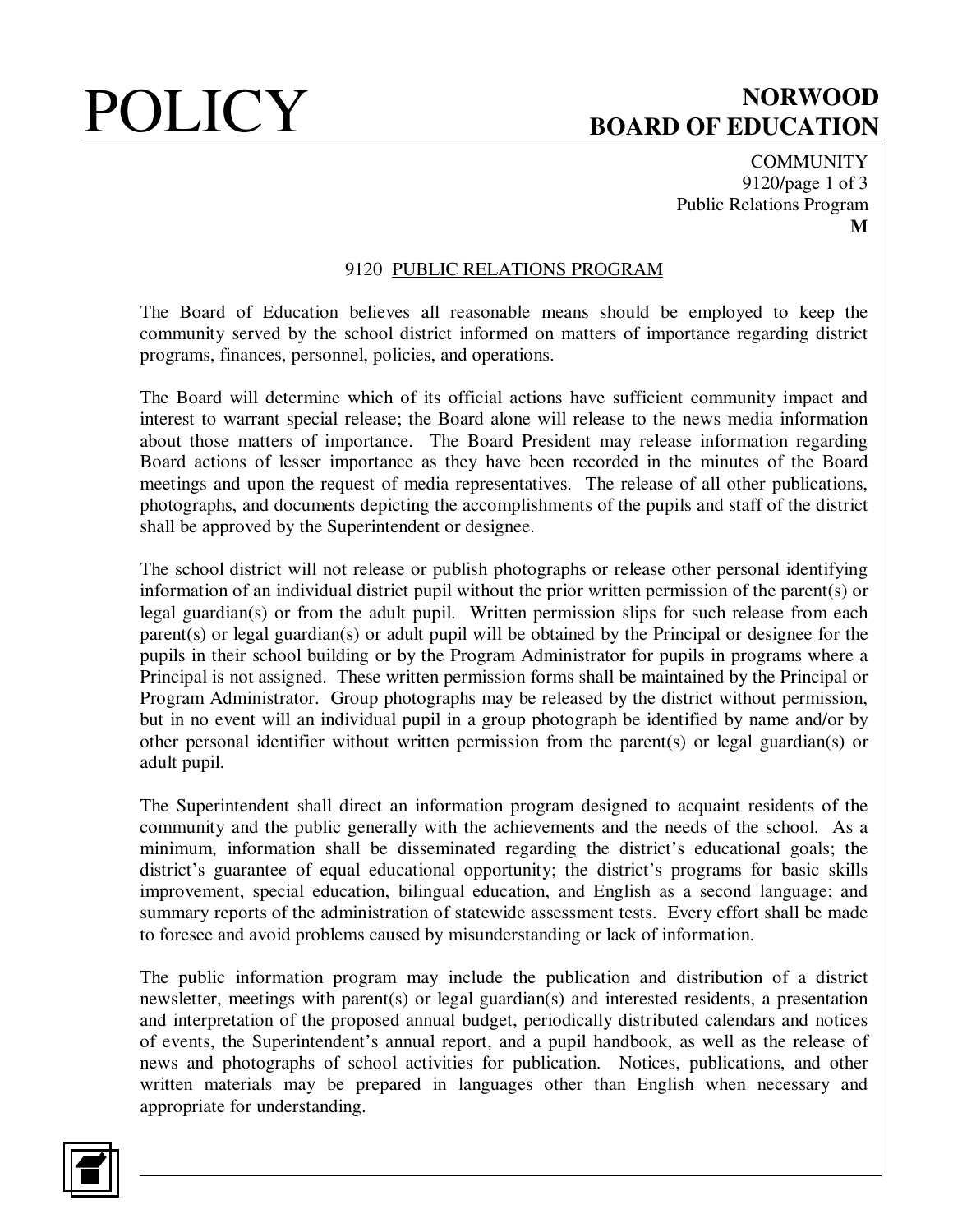# POLICY BOARD OF EDUCATION **BOARD OF EDUCATION**

**COMMUNITY** 9120/page 2 of 3 Public Relations Program

The Board of Education adopts the following strategies to minimize the cost of public relations as defined in N.J.A.C. 6A:23A-9.3(c)14 in accordance with N.J.A.C. 6A:23A-5.2.

School district publications shall be produced and distributed in the most cost-efficient manner possible that will enable the school district to inform and educate the target community. The use of expensive materials or production techniques where lower cost methods are available and appropriate, such as the use of multi-color glossy publications instead of suitable, less expensive alternatives, is prohibited.

The school district will not distribute, via mass mailings or other means to the district community at large, publications that include the picture(s) of any members of the Board of Education within ninety days before any election in which any Board member is seeking any elective office or any election relating to school district operations held in the district. Any publication(s) distributed by the Board via mass mailings or other means to the district community at large within sixty days before any election in which any Board member is seeking any elective office or any election relating to school district operations held in the district must be submitted to the Executive County Superintendent for review prior to distribution to ensure that the public funds are being expended in a reasonable and cost-effective manner.

Public relations activities, such as booths at Statewide conferences, marketing activities and celebrations for opening the school and community events, and TV productions that are not part of the instructional program or do not provide information about district or Board operations to the public, that are excessive in nature are prohibited. All activities involving promotional efforts to advance a particular position on school elections or any referenda are prohibited.

Nothing in N.J.A.C. 6A:23A-5.2 and this Policy shall preclude the school district from accepting donations or volunteer services from community members, local private education foundations and local business owners to conduct or assist in public relations services. Examples include, but are not limited to: providing school district flyers, newsletters, or other materials containing school-related information of public concern to local businesses, public meeting places, or other local organizations to display or make available for dissemination; making school district related information of public concern available to local newspapers to publish related articles; and utilizing volunteered services of local community members, district employees, members of parent organizations or local businesses with expertise in related areas such as printing, advertising, publishing, or journalism.